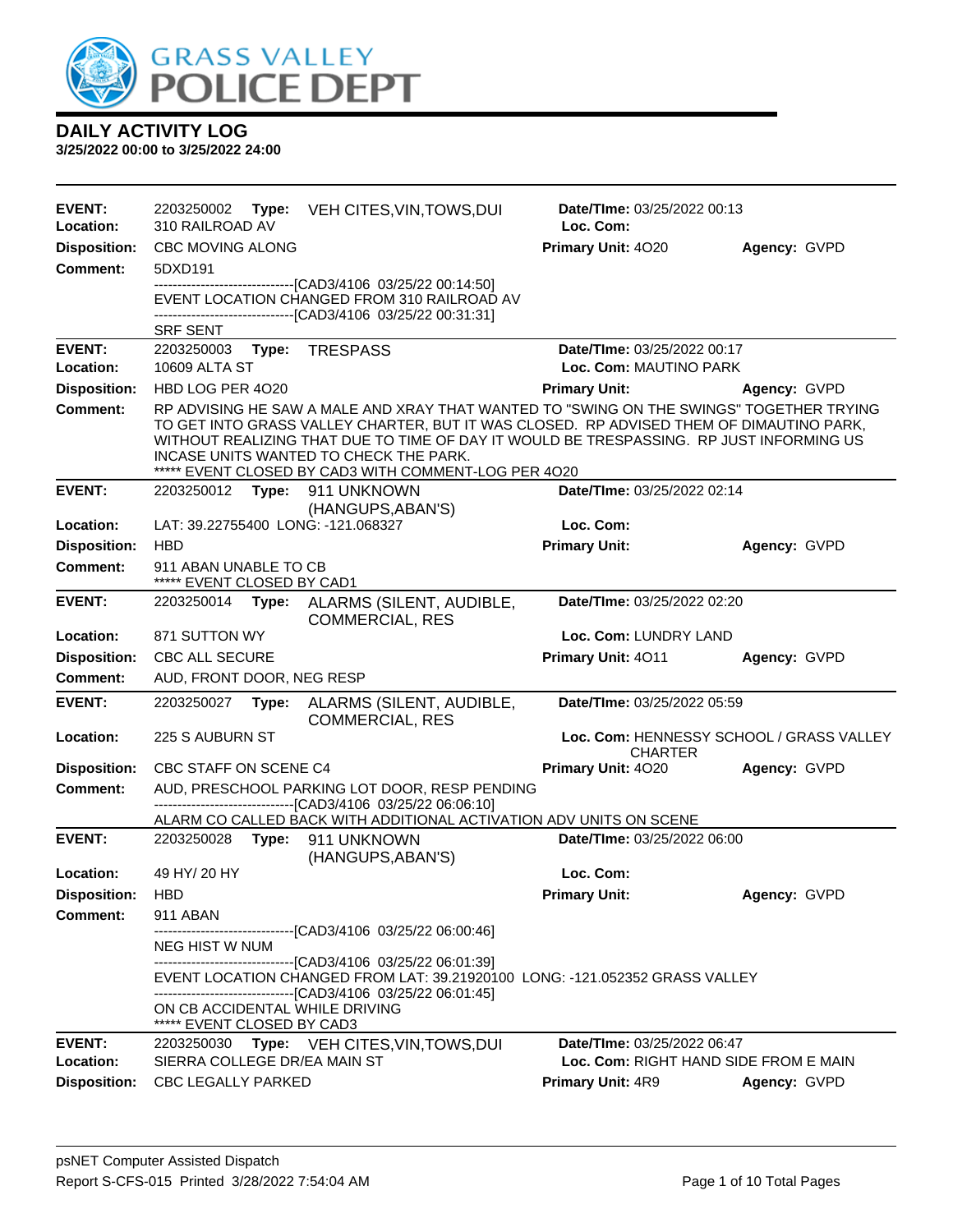

| <b>Comment:</b>            | RP RPTG TWO VEHS PARKED ON THE SIDE OF THE ROAD FOR A WHILE, FOR SALE SIGNS ON THE BACK. RP<br>STATING THE VEHS ARE MAKING IT HARD FOR DISABLED SUBJECTS TO ACCESS THE TRAIL. |       |                                                                                                           |                                                      |                                           |  |  |
|----------------------------|-------------------------------------------------------------------------------------------------------------------------------------------------------------------------------|-------|-----------------------------------------------------------------------------------------------------------|------------------------------------------------------|-------------------------------------------|--|--|
|                            | BLK JEEP AND GRY HONDA ODYSSEY                                                                                                                                                |       |                                                                                                           |                                                      |                                           |  |  |
| <b>EVENT:</b>              | 2203250031                                                                                                                                                                    |       | Type: 911 UNKNOWN<br>(HANGUPS, ABAN'S)                                                                    | Date/TIme: 03/25/2022 06:54                          |                                           |  |  |
| Location:                  | LAT: 39.21920100 LONG: -121.052352                                                                                                                                            |       |                                                                                                           | Loc. Com:                                            |                                           |  |  |
| <b>Disposition:</b>        | <b>HBD</b>                                                                                                                                                                    |       |                                                                                                           | <b>Primary Unit:</b>                                 | Agency: GVPD                              |  |  |
| <b>Comment:</b>            | 911 ABAN.                                                                                                                                                                     |       |                                                                                                           |                                                      |                                           |  |  |
|                            | MSG LEFT<br>***** EVENT CLOSED BY CAD1                                                                                                                                        |       | -------------------------------[CAD3/4056 03/25/22 07:06:03]                                              |                                                      |                                           |  |  |
| <b>EVENT:</b><br>Location: | 2203250036<br>660 MINNIE ST                                                                                                                                                   |       | Type: PROPERTY LOST OR FOUND                                                                              | Date/TIme: 03/25/2022 08:02<br>Loc. Com: CONDON PARK |                                           |  |  |
| <b>Disposition:</b>        | <b>CBC</b>                                                                                                                                                                    |       |                                                                                                           | <b>Primary Unit: 402</b>                             | Agency: GVPD                              |  |  |
| <b>Comment:</b>            |                                                                                                                                                                               |       | RP IN THE GVPD LOBBY WITH POSS COUNTERFEIT MONEY SHE FOUND ON THE TRAILS                                  |                                                      |                                           |  |  |
| <b>EVENT:</b>              |                                                                                                                                                                               |       |                                                                                                           | Date/TIme: 03/25/2022 09:12                          |                                           |  |  |
| Location:                  | 2032 NEVADA CITY HY                                                                                                                                                           |       |                                                                                                           | 6105                                                 | Loc. Com: B C TRUE VALUE HARDWARE 530 723 |  |  |
| <b>Disposition:</b>        | <b>CBC</b>                                                                                                                                                                    |       |                                                                                                           | Primary Unit: 4018                                   | Agency: GVPD                              |  |  |
| <b>Comment:</b>            |                                                                                                                                                                               |       | -------------------------------------[CAD1/4011 03/25/22 09:13:01]                                        |                                                      |                                           |  |  |
|                            |                                                                                                                                                                               |       | EVENT LOCATION CHANGED FROM B C TRUE VALUE                                                                |                                                      |                                           |  |  |
| <b>EVENT:</b>              | 2203250048 Type: ORDINANCES                                                                                                                                                   |       | (COUNTY/MUNICIPAL)                                                                                        | Date/TIme: 03/25/2022 09:19                          |                                           |  |  |
| Location:                  | 660 MINNIE ST                                                                                                                                                                 |       |                                                                                                           | Loc. Com: CONDON PARK                                |                                           |  |  |
| <b>Disposition:</b>        | <b>CBC MOVING ALONG</b>                                                                                                                                                       |       |                                                                                                           | <b>Primary Unit: 402</b>                             | Agency: GVPD                              |  |  |
| <b>Comment:</b>            |                                                                                                                                                                               |       | TRANSIENT SLEEPING BY BBQ PITS, RPTD BY PW                                                                |                                                      |                                           |  |  |
|                            |                                                                                                                                                                               |       | -------------------------------[CAD1/4011 03/25/22 09:20:12]<br>EVENT LOCATION CHANGED FROM 616 MINNIE ST |                                                      |                                           |  |  |
| <b>EVENT:</b>              | 2203250053 Type: FRAUD                                                                                                                                                        |       |                                                                                                           | Date/TIme: 03/25/2022 09:30                          |                                           |  |  |
| Location:                  | 185 E MAIN ST                                                                                                                                                                 |       |                                                                                                           | Loc. Com: GRASS VALLEY POST OFFICE                   |                                           |  |  |
| <b>Disposition:</b>        | <b>CBC</b>                                                                                                                                                                    |       |                                                                                                           | Primary Unit: 4018                                   | Agency: GVPD                              |  |  |
| Comment:                   |                                                                                                                                                                               |       | RP REQ CTC IN GVPD LOBBY REF POST OFFICE FRAUD                                                            |                                                      |                                           |  |  |
| <b>EVENT:</b>              | 2203250058                                                                                                                                                                    |       | Type: FOLLOWUP                                                                                            | Date/TIme: 03/25/2022 09:48                          |                                           |  |  |
| Location:                  | 110 MILL ST                                                                                                                                                                   |       |                                                                                                           | Loc. Com: OLD TOWN CAFE                              |                                           |  |  |
| <b>Disposition:</b>        | <b>CBC</b>                                                                                                                                                                    |       |                                                                                                           | <b>Primary Unit: 402</b>                             | Agency: GVPD                              |  |  |
| <b>Comment:</b>            | OLD TOWN CAFE                                                                                                                                                                 |       | ---------------------[CAD3/4056_03/25/22_09:55:10]                                                        |                                                      |                                           |  |  |
|                            |                                                                                                                                                                               |       | EVENT LOCATION CHANGED FROM 110 MILL ST                                                                   |                                                      |                                           |  |  |
| <b>EVENT:</b>              | 2203250061                                                                                                                                                                    | Type: | <b>SUSPICIOUS CIRCUMSTANCE</b><br>(VEHICLE, PERSON                                                        | Date/TIme: 03/25/2022 10:03                          |                                           |  |  |
| Location:                  | Loc. Com: TUSCANY GARDENS<br>491 SUTTON WY                                                                                                                                    |       |                                                                                                           |                                                      |                                           |  |  |
| <b>Disposition:</b>        | <b>CBC</b>                                                                                                                                                                    |       |                                                                                                           | Primary Unit: 4R9                                    | Agency: GVPD                              |  |  |
| <b>Comment:</b>            | SCRATCHED LOTTO TICKETS                                                                                                                                                       |       | RP RPT'G HE FOUND A SHOPPING CART BEHIND THE LISTED THAT IS FILLED WITH "THOUSANDS" OF                    |                                                      |                                           |  |  |
| <b>EVENT:</b>              | 2203250063                                                                                                                                                                    |       | Type: ALL OTHERS                                                                                          | Date/TIme: 03/25/2022 10:08                          |                                           |  |  |
| Location:                  | 125 E MAIN ST                                                                                                                                                                 |       |                                                                                                           | Loc. Com: GRASS VALLEY CITY HALL                     |                                           |  |  |
| <b>Disposition:</b>        | CBC                                                                                                                                                                           |       |                                                                                                           | Primary Unit: 4017                                   | Agency: GVPD                              |  |  |
| <b>Comment:</b>            |                                                                                                                                                                               |       | ------------------------[CAD1/4011_03/25/22_10:08:06]                                                     |                                                      |                                           |  |  |
|                            |                                                                                                                                                                               |       | EVENT LOCATION CHANGED FROM CITY HALL                                                                     |                                                      |                                           |  |  |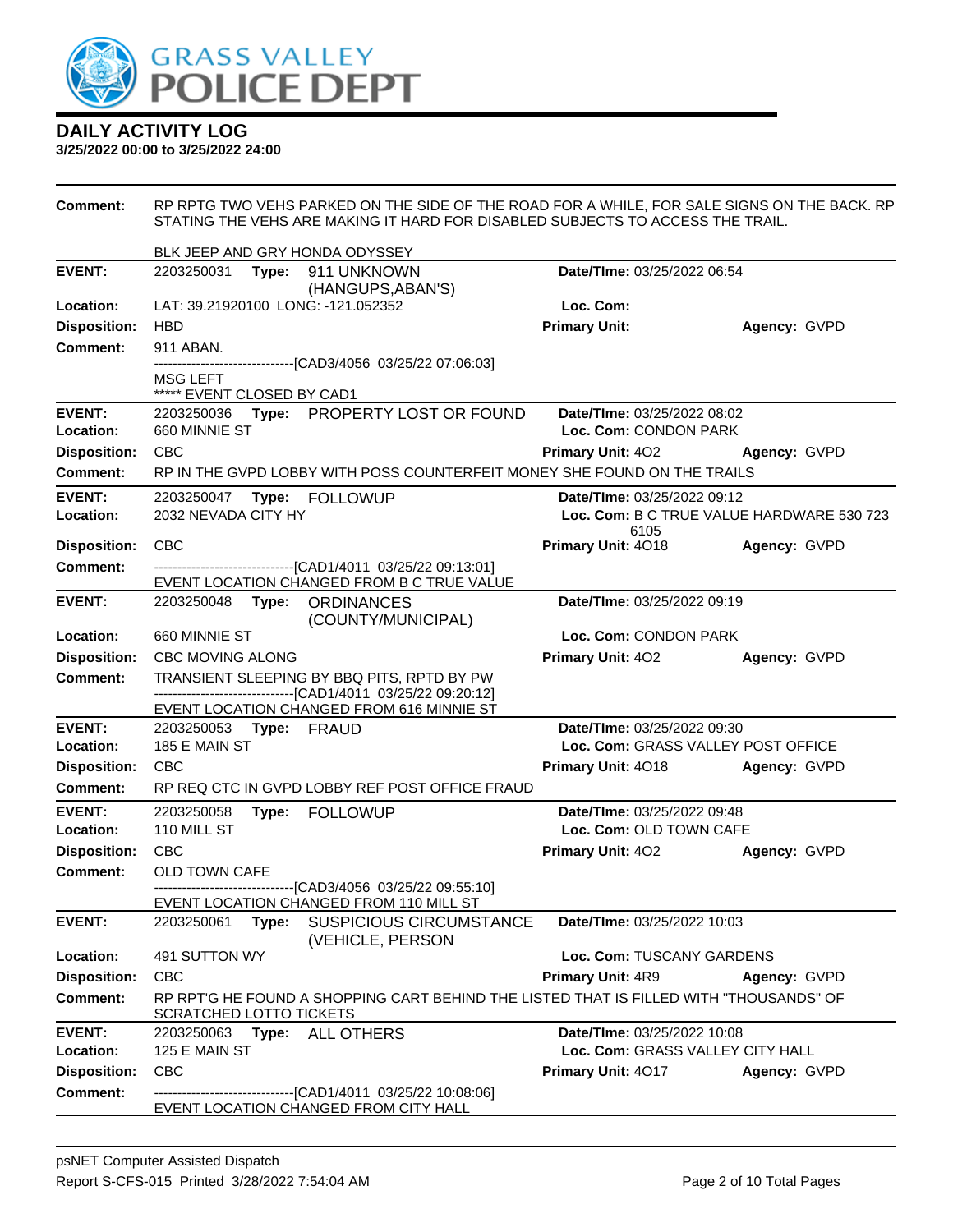

| <b>EVENT:</b>        | 2203250064                   | Type: | TRAFFIC (DUI, PARKING,<br>SPEED, HAZ                                                                                                                                                                               | Date/TIme: 03/25/2022 10:08     |              |
|----------------------|------------------------------|-------|--------------------------------------------------------------------------------------------------------------------------------------------------------------------------------------------------------------------|---------------------------------|--------------|
| Location:            |                              |       | LA BARR MEADOWS RD/EA MCKNIGHT WY                                                                                                                                                                                  | Loc. Com:                       |              |
| <b>Disposition:</b>  | <b>CBC</b>                   |       |                                                                                                                                                                                                                    | Primary Unit: 4018              | Agency: GVPD |
| Comment:             |                              |       | RP REQ 10-21 REF QUESTIONS ABOUT A TRAFFIC SIGN                                                                                                                                                                    |                                 |              |
| <b>EVENT:</b>        | 2203250068                   | Type: | <b>FOLLOWUP</b>                                                                                                                                                                                                    | Date/TIme: 03/25/2022 10:30     |              |
| Location:            | <b>11761 RIDGE RD</b>        |       |                                                                                                                                                                                                                    | Loc. Com: NUHS                  |              |
| <b>Disposition:</b>  | <b>CBC</b>                   |       |                                                                                                                                                                                                                    | Primary Unit: 402               | Agency: GVPD |
| <b>Comment:</b>      |                              |       | --------------------------[CAD1/4011_03/25/22_10:31:41]<br>EVENT LOCATION CHANGED FROM NU                                                                                                                          |                                 |              |
| <b>EVENT:</b>        |                              |       | 2203250069 Type: TRAFFIC ACCIDENT                                                                                                                                                                                  | Date/TIme: 03/25/2022 10:30     |              |
| Location:            | 563 BRUNSWICK RD             |       |                                                                                                                                                                                                                    | Loc. Com:                       |              |
| <b>Disposition:</b>  | <b>CBC</b>                   |       |                                                                                                                                                                                                                    | Primary Unit: 4R9               | Agency: GVPD |
| Case No:             | G2200758                     |       |                                                                                                                                                                                                                    |                                 |              |
| Comment:             |                              |       | CHP OW AN ACCIDENT, REQG GVPD                                                                                                                                                                                      |                                 |              |
|                      |                              |       | -------------------------------[CAD1/4011 03/25/22 10:56:39]<br>ISSUED CASE# G2200758 FOR AGENCY GVPD by UNIT 4R9                                                                                                  |                                 |              |
| <b>EVENT:</b>        |                              |       | 2203250077 Type: COMMUNITY POLICING                                                                                                                                                                                | Date/TIme: 03/25/2022 10:51     |              |
|                      |                              |       | <b>ACTION</b>                                                                                                                                                                                                      |                                 |              |
| Location:            | 265 SUTTON WY                |       |                                                                                                                                                                                                                    | Loc. Com:                       |              |
| <b>Disposition:</b>  | <b>CBC</b>                   |       |                                                                                                                                                                                                                    | Primary Unit: 4017              | Agency: GVPD |
| Comment:             | <b>JSO IN THE WOODS</b>      |       |                                                                                                                                                                                                                    |                                 |              |
|                      |                              |       | ------------------------[CAD1/4011 03/25/22 10:51:43]<br>EVENT LOCATION CHANGED FROM 265 SUTTON                                                                                                                    |                                 |              |
| <b>EVENT:</b>        | 2203250081                   |       | Type: TRESPASS                                                                                                                                                                                                     | Date/TIme: 03/25/2022 11:13     |              |
| Location:            | 121 BANK ST                  |       |                                                                                                                                                                                                                    | Loc. Com: GOLD MINERS INN       |              |
| <b>Disposition:</b>  | <b>AST</b>                   |       |                                                                                                                                                                                                                    | <b>Primary Unit: 4K6</b>        | Agency: GVPD |
| <b>Comment:</b>      | <b>BSN</b><br>WMA BRO JACKET |       | RP RPTG MALE REFUSING TO LEAVE AND HARASSING EMPLOYEES, LAST SEEN ON THE BANK ST SIDE OF                                                                                                                           |                                 |              |
| <b>EVENT:</b>        | 2203250082                   |       | Type: EXTRA PATROL                                                                                                                                                                                                 | Date/TIme: 03/25/2022 11:16     |              |
| <b>Disposition:</b>  | <b>CBC</b>                   |       |                                                                                                                                                                                                                    | Primary Unit: 4017              | Agency: GVPD |
| <b>Comment:</b>      |                              |       |                                                                                                                                                                                                                    |                                 |              |
| <b>EVENT:</b>        | 2203250086                   | Type: | TRAFFIC (DUI, PARKING,<br>SPEED, HAZ                                                                                                                                                                               | Date/TIme: 03/25/2022 11:27     |              |
| Location:            | 520 LINDEN AV                |       |                                                                                                                                                                                                                    | Loc. Com:                       |              |
| Disposition: CBC 98M |                              |       |                                                                                                                                                                                                                    | Primary Unit: 4018 Agency: GVPD |              |
| Comment:             | <b>STATES ONGOING ISSUES</b> |       | RP RPT'G APROX 5 TRUCKS PARKED ILLEGALLY AND BLKING ADDRESSES<br>------------------------------[4O18/MDT 03/25/22 11:50]<br>SPOKE WITH RO AT LISTED, AGREED TO MOVE VEHICLES AND FIND ALTERNATE PARKING FOR EXCESS |                                 |              |
|                      |                              |       | VEHICLES. TEMPORARY ISSUE DUE TO ONE VEHICLE BEING INVOLVED IN TC TAKING UP PARKING. CBC.                                                                                                                          |                                 |              |
| <b>EVENT:</b>        | 2203250098                   |       | Type: 911 UNKNOWN<br>(HANGUPS, ABAN'S)                                                                                                                                                                             | Date/TIme: 03/25/2022 12:11     |              |
| Location:            | 151 W MCKNIGHT               |       |                                                                                                                                                                                                                    | Loc. Com: NAIL SALON            |              |
| <b>Disposition:</b>  | <b>HBD</b>                   |       |                                                                                                                                                                                                                    | <b>Primary Unit:</b>            | Agency: GVPD |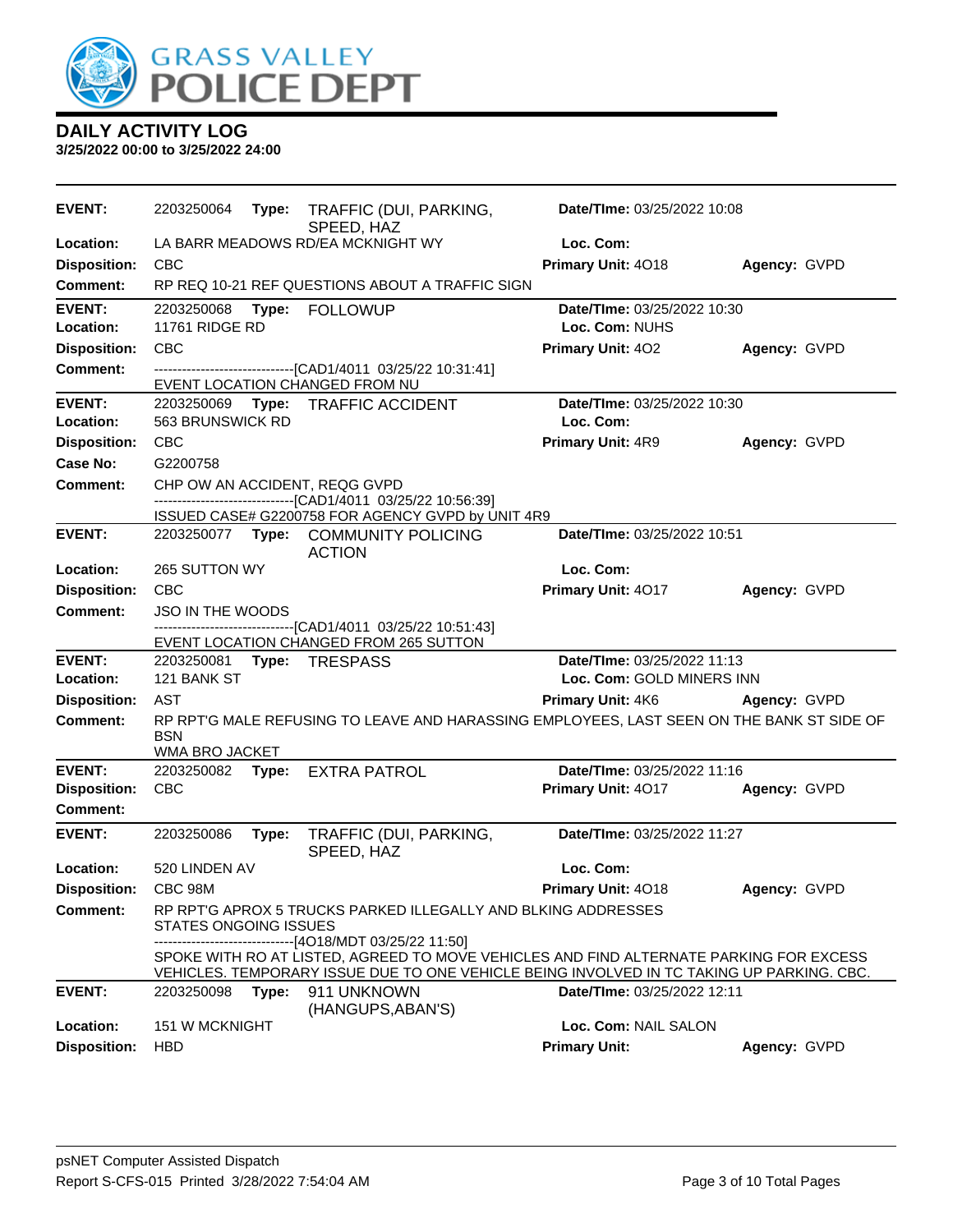

| Comment:                   | 911 ABANDON                                                                                               |                                                                                                                                                                                                            |                                                     |              |  |  |
|----------------------------|-----------------------------------------------------------------------------------------------------------|------------------------------------------------------------------------------------------------------------------------------------------------------------------------------------------------------------|-----------------------------------------------------|--------------|--|--|
|                            | MSG LEFT                                                                                                  | ------------------------------[CAD3/4056 03/25/22 12:12:55]                                                                                                                                                |                                                     |              |  |  |
|                            | ***** EVENT CLOSED BY CAD1                                                                                | -------------------------------[CAD1/4011 03/25/22 12:18:06]<br>EVENT LOCATION CHANGED FROM LAT: 39.20058600 LONG: -121.056772 GRASS VALLEY                                                                |                                                     |              |  |  |
| <b>EVENT:</b>              | 2203250099                                                                                                | Type: 911 UNKNOWN<br>(HANGUPS, ABAN'S)                                                                                                                                                                     | <b>Date/TIme: 03/25/2022 12:17</b>                  |              |  |  |
| Location:                  | 692 FREEMAN LN # A                                                                                        |                                                                                                                                                                                                            | Loc. Com: RALEYS                                    |              |  |  |
| <b>Disposition:</b>        | <b>HBD</b>                                                                                                |                                                                                                                                                                                                            | <b>Primary Unit:</b>                                | Agency: GVPD |  |  |
| <b>Comment:</b>            | 911 ABANDON/C4 ON CALLBACK<br>***** EVENT CLOSED BY CAD3                                                  |                                                                                                                                                                                                            |                                                     |              |  |  |
| <b>EVENT:</b>              |                                                                                                           | 2203250101 Type: ANIMALS (ABUSE, LOOSE,<br>FOUND, INJURED)                                                                                                                                                 | Date/TIme: 03/25/2022 12:32                         |              |  |  |
| Location:                  | 280 SIERRA COLLEGE DR                                                                                     |                                                                                                                                                                                                            | Loc. Com: BEHIND BSN                                |              |  |  |
| <b>Disposition:</b>        | GOA GOA                                                                                                   |                                                                                                                                                                                                            | <b>Primary Unit: 4Z32</b>                           | Agency: GVPD |  |  |
| Comment:                   |                                                                                                           | RP RPT'G DOG TIED UP TO A SIL MINIVAN LP:87T0994                                                                                                                                                           |                                                     |              |  |  |
| <b>EVENT:</b><br>Location: | Date/TIme: 03/25/2022 12:38<br>2203250102<br>Type: TRAFFIC ACCIDENT<br>MCCOURTNEY RD/20 RAMP<br>Loc. Com: |                                                                                                                                                                                                            |                                                     |              |  |  |
| <b>Disposition:</b>        | <b>RPT</b>                                                                                                |                                                                                                                                                                                                            | Primary Unit: 401                                   | Agency: GVPD |  |  |
| Case No:                   | G2200759                                                                                                  |                                                                                                                                                                                                            |                                                     |              |  |  |
| <b>Comment:</b>            | 911 RPT'G SUBA VS SUV, UNK INJURY                                                                         |                                                                                                                                                                                                            |                                                     |              |  |  |
|                            | 10-39 CALFIRE                                                                                             | --------------------------------[CAD3/4056 03/25/22 12:39:25]                                                                                                                                              |                                                     |              |  |  |
|                            |                                                                                                           | -------------------------------[CAD1/4011 03/25/22 12:39:53]                                                                                                                                               |                                                     |              |  |  |
|                            |                                                                                                           | ADDITIONAL 911 RPTG THE SAME, WHI SUV VS WHI SUV. MILD INJURY<br>-------------------------------[CAD1/4011 03/25/22 12:44:27]                                                                              |                                                     |              |  |  |
|                            |                                                                                                           | EVENT LOCATION CHANGED FROM BRIGHTON ST/MCCOURTNEY RD GV                                                                                                                                                   |                                                     |              |  |  |
|                            |                                                                                                           | -------------------------------[CAD3/4056 03/25/22 12:53:40]                                                                                                                                               |                                                     |              |  |  |
|                            |                                                                                                           | AAA LOG 35249, SENDING TRIPLE M TOWING UNK ETA<br>-------------------------------[CAD1/4011 03/25/22 12:58:19]                                                                                             |                                                     |              |  |  |
|                            | 10-39 KILROYS, DRIVE TIME                                                                                 |                                                                                                                                                                                                            |                                                     |              |  |  |
|                            |                                                                                                           | -------------------------------[CAD3/4056 03/25/22 13:07:21]                                                                                                                                               |                                                     |              |  |  |
| <b>EVENT:</b>              |                                                                                                           | ISSUED CASE# G2200759 FOR AGENCY GVPD by UNIT 4O1<br>2203250104 Type: TRAFFIC (DUI, PARKING,                                                                                                               | Date/TIme: 03/25/2022 12:41                         |              |  |  |
|                            |                                                                                                           | SPEED, HAZ                                                                                                                                                                                                 |                                                     |              |  |  |
| Location:                  | <b>BANK ST/SO AUBURN ST</b>                                                                               |                                                                                                                                                                                                            | Loc. Com:                                           |              |  |  |
| <b>Disposition:</b>        | <b>CBC</b>                                                                                                |                                                                                                                                                                                                            | <b>Primary Unit: 402</b>                            | Agency: GVPD |  |  |
| <b>Comment:</b>            |                                                                                                           | -------------------------------[CAD1/4011 03/25/22 13:00:12]<br>EVENT LOCATION CHANGED FROM BANK AT S AUBURN ST.                                                                                           |                                                     |              |  |  |
| <b>EVENT:</b>              | 2203250111<br>Type:                                                                                       | DISTURBANCE (NOISE,<br>MUSIC, VERBAL, BARKI                                                                                                                                                                | Date/TIme: 03/25/2022 13:06                         |              |  |  |
| Location:                  | 155 GLASSON WY                                                                                            |                                                                                                                                                                                                            | Loc. Com: SIERRA NEVADA MEMORIAL<br><b>HOSPITAL</b> |              |  |  |
| <b>Disposition:</b>        | <b>AST</b>                                                                                                |                                                                                                                                                                                                            | <b>Primary Unit: 402</b>                            | Agency: GVPD |  |  |
| <b>Comment:</b>            |                                                                                                           | ER REQUESTING OFFICER TO RESPOND 5150 JUVENILE ABSCONDED FROM ER WEARING HOSPITAL PANTS<br>NO SHIRT. SUS LAST SEEN HEADING DOWN CATHERINE.<br>-------------------------------[CAD4/4024 03/25/22 13:24:33] |                                                     |              |  |  |
|                            |                                                                                                           | RP CALLED BACK AND J RETURNED TO THE ER AND THEY ARE CODE 4                                                                                                                                                |                                                     |              |  |  |
| <b>EVENT:</b><br>Location: | 2203250112 Type: TRESPASS<br>536 BRUNSWICK RD                                                             |                                                                                                                                                                                                            | Date/TIme: 03/25/2022 13:08<br>Loc. Com:            |              |  |  |
| <b>Disposition:</b>        | <b>CBC NEG TRESPASS</b>                                                                                   |                                                                                                                                                                                                            | Primary Unit: 4017                                  | Agency: GVPD |  |  |
|                            |                                                                                                           |                                                                                                                                                                                                            |                                                     |              |  |  |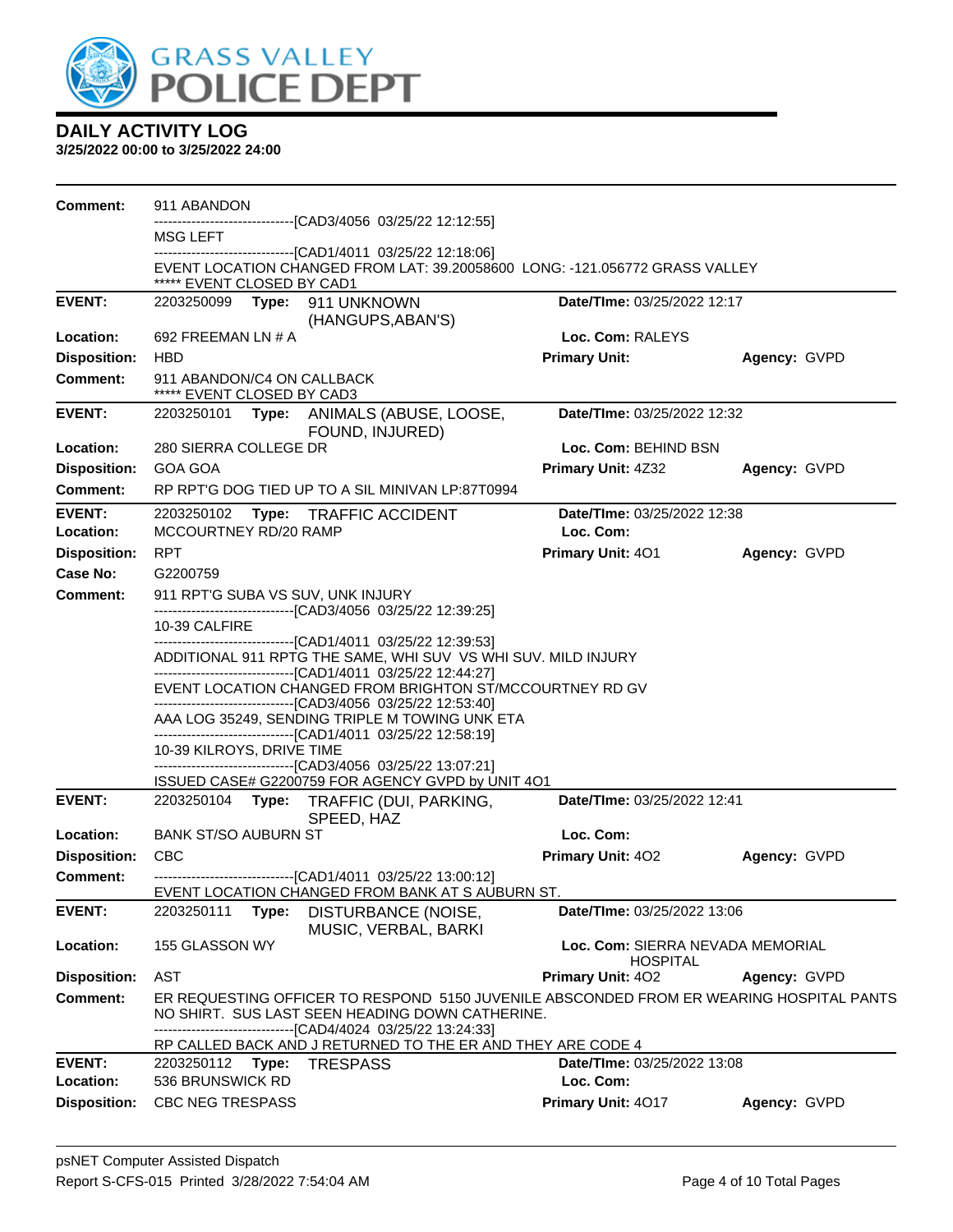

| <b>Comment:</b>     |                                                  | -------------------------------[CAD3/4056 03/25/22 13:13:50]<br>EVENT LOCATION CHANGED FROM 536 BRUNSWICK                                                     |                                    |              |
|---------------------|--------------------------------------------------|---------------------------------------------------------------------------------------------------------------------------------------------------------------|------------------------------------|--------------|
| <b>EVENT:</b>       | 2203250118                                       | Type: ALARMS (SILENT, AUDIBLE,<br><b>COMMERCIAL, RES</b>                                                                                                      | Date/TIme: 03/25/2022 13:24        |              |
| Location:           | 1364 WHISPERING PINES LN #1                      |                                                                                                                                                               | Loc. Com: ROBINSON, LINDSEY A, DDS |              |
| <b>Disposition:</b> | FA EMPLOYEE MISTAKE                              |                                                                                                                                                               | Primary Unit: 4018                 | Agency: GVPD |
| <b>Comment:</b>     |                                                  | 10-33A/ MECHNICAL ROOM DOORS/ RESP PENDING                                                                                                                    |                                    |              |
| <b>EVENT:</b>       | 2203250123<br>Type:                              | <b>COMMUNITY POLICING</b><br><b>ACTION</b>                                                                                                                    | Date/TIme: 03/25/2022 13:33        |              |
| Location:           | OLD TUNNEL RD/BANNER LAVA CAP RD                 |                                                                                                                                                               | Loc. Com:                          |              |
| <b>Disposition:</b> | <b>CBC</b>                                       |                                                                                                                                                               | Primary Unit: 4017                 | Agency: GVPD |
| Comment:            | ON FOOT UNDER OVERPASS                           |                                                                                                                                                               |                                    |              |
|                     |                                                  | -------------------------------[CAD3/4056_03/25/22 13:38:13]<br>EVENT LOCATION CHANGED FROM OLD TUNNEL RD / BANNER LAVA CAP                                   |                                    |              |
| <b>EVENT:</b>       | 2203250126 Type: 911 UNKNOWN                     |                                                                                                                                                               | Date/TIme: 03/25/2022 13:40        |              |
|                     |                                                  | (HANGUPS, ABAN'S)                                                                                                                                             |                                    |              |
| Location:           | WHISPERING PINES LN/BRUNSWICK RD                 |                                                                                                                                                               | Loc. Com:                          |              |
| <b>Disposition:</b> | <b>HBD</b>                                       |                                                                                                                                                               | <b>Primary Unit:</b>               | Agency: GVPD |
| Comment:            | 911 ACCIDENTAL, C4<br>***** EVENT CLOSED BY CAD3 |                                                                                                                                                               |                                    |              |
| <b>EVENT:</b>       |                                                  | 2203250127 Type: TRAFFIC ACCIDENT                                                                                                                             | Date/TIme: 03/25/2022 13:42        |              |
| Location:           | 154 OLYMPIA PARK RD                              |                                                                                                                                                               | Loc. Com:                          |              |
| <b>Disposition:</b> | <b>RPT</b>                                       |                                                                                                                                                               | <b>Primary Unit: 4R9</b>           | Agency: GVPD |
| Case No:            | G2200760                                         |                                                                                                                                                               |                                    |              |
| <b>Comment:</b>     | RP AT GVPD TO FILE 20002 RPT.                    | -------------------------------[CAD3/4056 03/25/22 14:03:50]                                                                                                  |                                    |              |
|                     |                                                  | ISSUED CASE# G2200760 FOR AGENCY GVPD by UNIT 4R9                                                                                                             |                                    |              |
| <b>EVENT:</b>       | 2203250129                                       | Type: THEFT (GRAND, PETTY, FROM<br><b>MERCHANT)</b>                                                                                                           | Date/TIme: 03/25/2022 13:50        |              |
| Location:           | 536 WHITING ST                                   |                                                                                                                                                               | Loc. Com: CROWN POINT APARTMENTS   |              |
| <b>Disposition:</b> | <b>RPT</b>                                       |                                                                                                                                                               | Primary Unit: 4018                 | Agency: GVPD |
| Case No:            | G2200761                                         |                                                                                                                                                               |                                    |              |
| <b>Comment:</b>     |                                                  | RP RPTG THEFT OF LEAF BLOWER FROM A TRUCK. REQG 10-21                                                                                                         |                                    |              |
|                     |                                                  | -------------------------[CAD1/4011 03/25/22 13:50:34]<br>EVENT LOCATION CHANGED FROM 536 WHITING ST 29 GV<br>------------------[CAD3/4056_03/25/22 14:36:18] |                                    |              |
|                     |                                                  | ISSUED CASE# G2200761 FOR AGENCY GVPD by UNIT 4O18                                                                                                            |                                    |              |
| <b>EVENT:</b>       | 2203250130 Type: ORDINANCES                      | (COUNTY/MUNICIPAL)                                                                                                                                            | Date/TIme: 03/25/2022 13:54        |              |
| Location:           | 757 SUTTON WY                                    |                                                                                                                                                               | Loc. Com: WELLS FARGO              |              |
| <b>Disposition:</b> | INF LOG PER 401                                  |                                                                                                                                                               | <b>Primary Unit:</b>               | Agency: GVPD |
| Comment:            |                                                  | RP RPTG SOMEONE SELLING STRAWBERRIES AND "BUGGING EVERYONE"<br>***** EVENT CLOSED BY CAD3 WITH COMMENT-LOG PER 401                                            |                                    |              |
| <b>EVENT:</b>       | 2203250132                                       | Type: FOOT PATROL                                                                                                                                             | Date/TIme: 03/25/2022 14:17        |              |
| Location:           | JOYCE DRIVE                                      |                                                                                                                                                               | Loc. Com:                          |              |
| <b>Disposition:</b> | <b>CBC</b>                                       |                                                                                                                                                               | Primary Unit: 4017                 | Agency: GVPD |
| <b>Comment:</b>     |                                                  | FOOT PATROL IN THE WOODED AREA AT THE END OF JOYCE DRIVE                                                                                                      |                                    |              |
| <b>EVENT:</b>       | 2203250136<br>Type:                              | <b>SUSPICIOUS CIRCUMSTANCE</b><br>(VEHICLE, PERSON                                                                                                            | Date/TIme: 03/25/2022 14:28        |              |
| Location:           | 120 YUBA RIVER CT                                |                                                                                                                                                               | Loc. Com: TRACTOR SUPPLY           |              |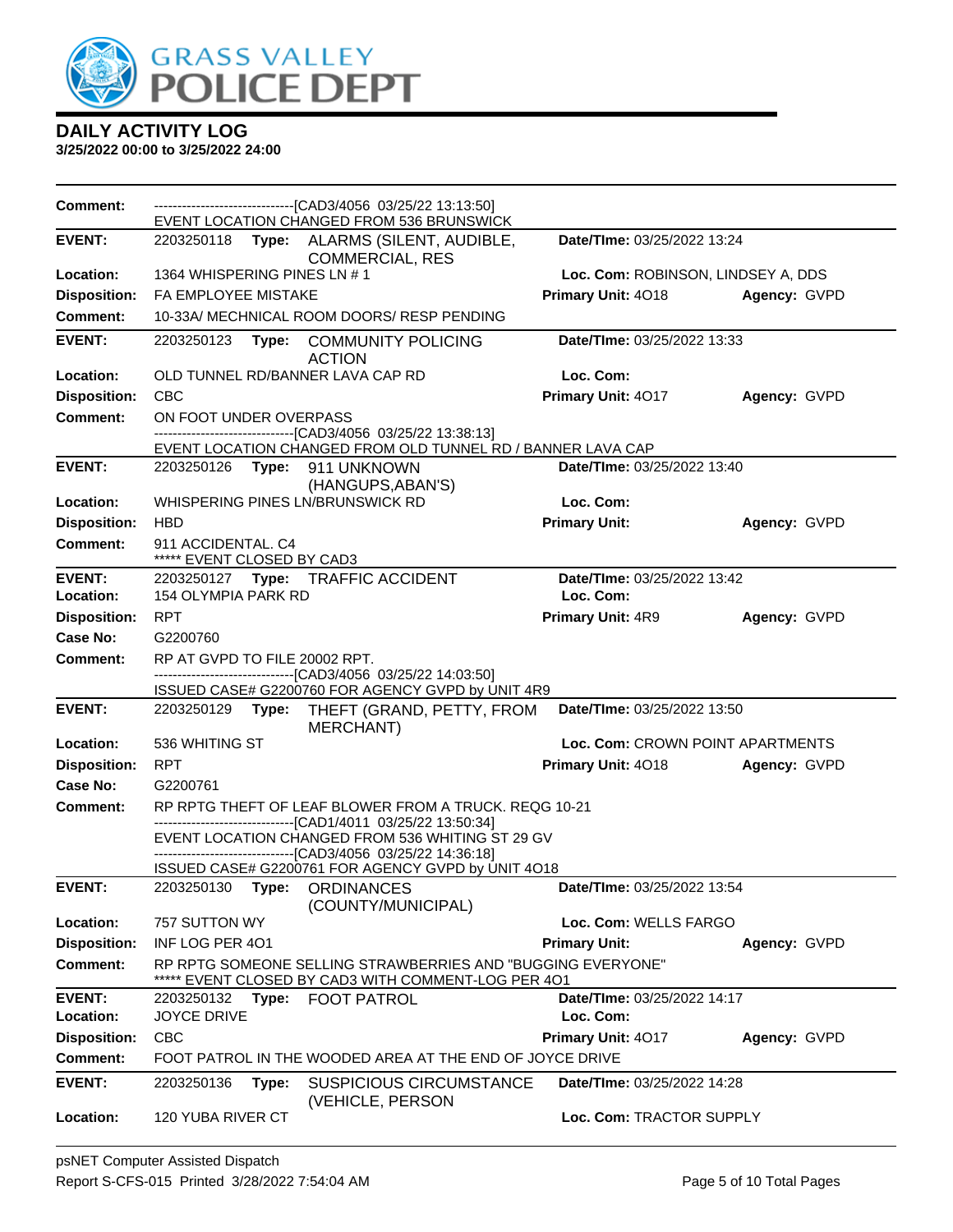

| <b>Disposition:</b><br><b>Comment:</b> | UTL<br>RP RPTG FOUL SMELL BETWEEN BSN AND NC HWY IN WOODS                                                                                                                                                                                                              | <b>Primary Unit: 4017</b>                          | Agency: GVPD |  |  |  |  |  |  |
|----------------------------------------|------------------------------------------------------------------------------------------------------------------------------------------------------------------------------------------------------------------------------------------------------------------------|----------------------------------------------------|--------------|--|--|--|--|--|--|
| <b>EVENT:</b><br>Location:             | 2203250141 Type: TRAFFIC ACCIDENT<br>MCCOURTNEY RD/20 RAMP                                                                                                                                                                                                             | Date/TIme: 03/25/2022 14:59<br>Loc. Com:           |              |  |  |  |  |  |  |
| <b>Disposition:</b>                    | <b>RPT</b>                                                                                                                                                                                                                                                             | <b>Primary Unit: 4K6</b>                           | Agency: GVPD |  |  |  |  |  |  |
| Case No:                               | G2200762                                                                                                                                                                                                                                                               |                                                    |              |  |  |  |  |  |  |
| Comment:                               | 911 RPT'G 2 VEH TC, ONE VEH IS SMOKING/XFER TO CALFIRE<br>-------------------------------[CAD3/4056 03/25/22 15:00:29]<br>ADD 911 RPT'G SAME                                                                                                                           |                                                    |              |  |  |  |  |  |  |
|                                        | -------------------------------[CAD1/4011 03/25/22 15:01:19]<br>ADDITIONAL 911 RPTG THE SAME, DISCONNECTED AS SOON AS SHE SAW DEPUTY<br>------------------------------[MERGED CAD1/4011 03/25/2022 15:02:17]<br>MERGED 2203250143 TYPE: TA<br>LOCATION: 49/20 STATE/20 |                                                    |              |  |  |  |  |  |  |
|                                        | <b>NB</b><br>RP: PHONE: 8455939 (707)<br>COMMENTS: 911 TRUCK AND SUV IN TC, RP DOESNT KNOW WHERE SHE IS AT                                                                                                                                                             |                                                    |              |  |  |  |  |  |  |
|                                        | --------------------------------[CAD3/4056 03/25/22 15:03:21]<br>EVENT LOCATION CHANGED FROM MCCOURTNEY RD/MASSACHUSETTS HILL GV<br>----------------------------------[CAD1/4011 03/25/22 15:13:32]<br>10-39 AAA, TRIPLE M TOWING IN ROUTE                             |                                                    |              |  |  |  |  |  |  |
|                                        | LOG# 37480                                                                                                                                                                                                                                                             |                                                    |              |  |  |  |  |  |  |
|                                        | --------------------------------[CAD1/4011 03/25/22 15:21:36]<br>10-39 AAA FOR THE JEEP AS WELL, TRIPLE M TOWING IN ROUTE FOR THAT AS WELL                                                                                                                             |                                                    |              |  |  |  |  |  |  |
|                                        | LOG #37590<br>-------------------------------[CAD1/4011 03/25/22 15:31:00]                                                                                                                                                                                             |                                                    |              |  |  |  |  |  |  |
|                                        | SECOND AAA TOW CANCELLED<br>--------------------------------[CAD1/4011 03/25/22 15:31:54]                                                                                                                                                                              |                                                    |              |  |  |  |  |  |  |
|                                        | CELESTIAL VALLEY TOW UNAVAIL                                                                                                                                                                                                                                           |                                                    |              |  |  |  |  |  |  |
|                                        | -----------------------------------[CAD1/4011 03/25/22 15:32:39]<br>TOW ASSIGNED-GOLD COUNTRY TOW, 1025 IDAHO MARYLAND DR, GRASS VALLEY, 5309555653,<br>-------------------------------[CAD1/4011 03/25/22 15:33:44]                                                   |                                                    |              |  |  |  |  |  |  |
|                                        | 10-22 GOLD COUNTRY<br>--------------------------------[CAD1/4011 03/25/22 15:34:12]                                                                                                                                                                                    |                                                    |              |  |  |  |  |  |  |
|                                        | TOW CANCELLED-GOLD COUNTRY TOW<br>---------------------------------[CAD3/4056 03/25/22 15:35:02]                                                                                                                                                                       |                                                    |              |  |  |  |  |  |  |
|                                        | ISSUED CASE# G2200762 FOR AGENCY GVPD by UNIT 4K6<br>-------------------------------[CAD1/4011 03/25/22 15:38:28]                                                                                                                                                      |                                                    |              |  |  |  |  |  |  |
|                                        | 10-39 PW FOR THE FLUID<br>-------------------------------[CAD1/4011 03/25/22 15:46:45]                                                                                                                                                                                 |                                                    |              |  |  |  |  |  |  |
|                                        | 10-39 PW TO 10-22<br>-------------------------------[CAD3/4056_03/25/22 16:00:29]<br>FCN/3702208403296                                                                                                                                                                 |                                                    |              |  |  |  |  |  |  |
| <b>EVENT:</b>                          | 2203250142<br>TRAFFIC (DUI, PARKING,<br>Type:<br>SPEED, HAZ                                                                                                                                                                                                            | Date/TIme: 03/25/2022 15:00                        |              |  |  |  |  |  |  |
| Location:                              | 616 SUTTON WY                                                                                                                                                                                                                                                          | Loc. Com: GROCERY OUTLET                           |              |  |  |  |  |  |  |
| <b>Disposition:</b>                    | <b>HBD</b>                                                                                                                                                                                                                                                             | <b>Primary Unit:</b>                               | Agency: GVPD |  |  |  |  |  |  |
| Comment:                               | RP REPORTING WHITE TESLA PARKED IN THE HANDICAP PARKING INFRONT OF STORE CA 8RTE944<br>RP CALLED BACK STATING THE VEHICLE WAS PARKED LEGALLY                                                                                                                           |                                                    |              |  |  |  |  |  |  |
|                                        | EVENT LOCATION CHANGED FROM 616 SUTTON WAY<br>***** EVENT CLOSED BY CAD4                                                                                                                                                                                               |                                                    |              |  |  |  |  |  |  |
| <b>EVENT:</b><br>Location:             | <b>TRAFFIC ACCIDENT</b><br>2203250143<br>Type:<br>49/20 STATE/20                                                                                                                                                                                                       | <b>Date/Time: 03/25/2022 15:00</b><br>Loc. Com: NB |              |  |  |  |  |  |  |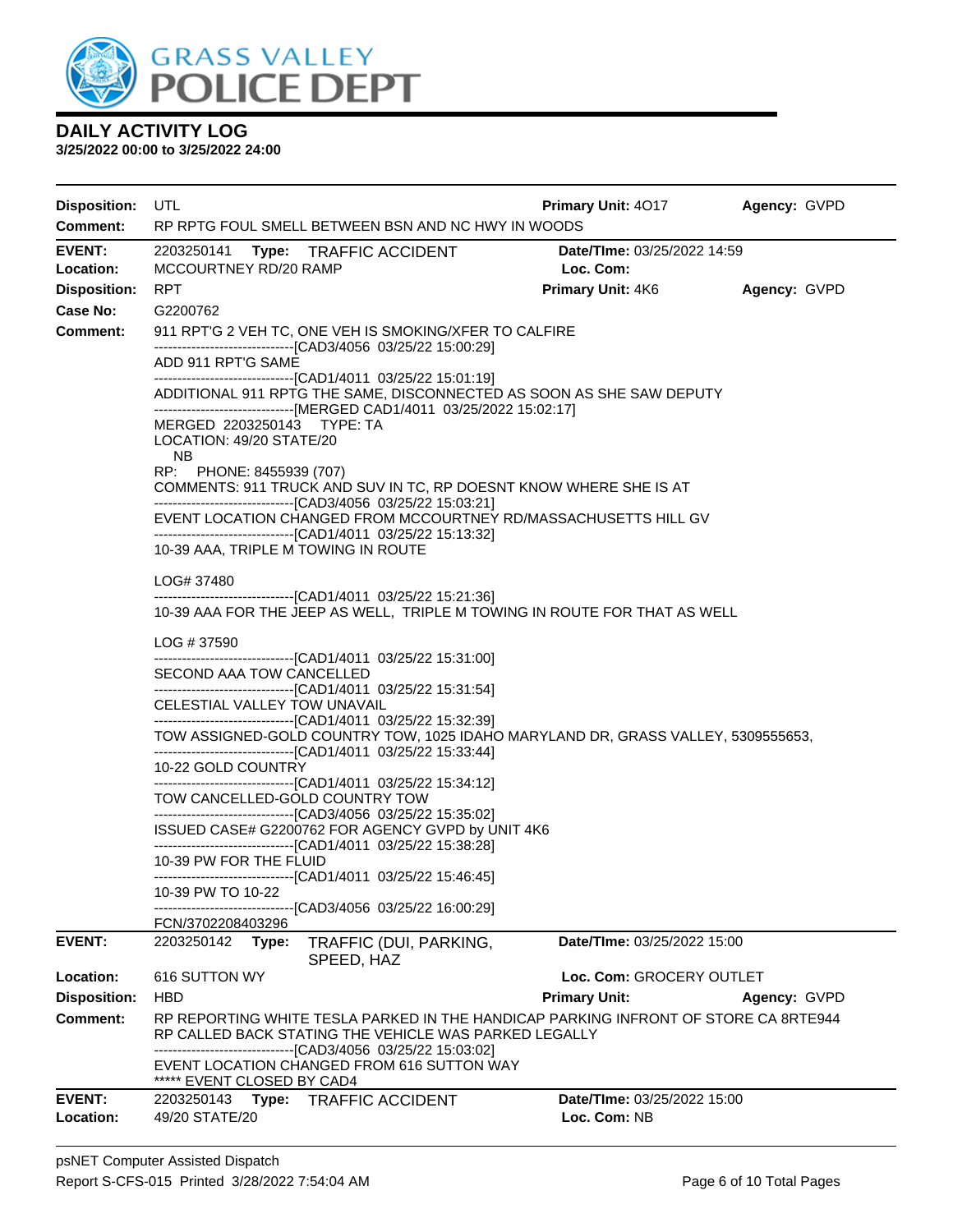

| <b>Disposition:</b> | MERGED 2203250141                                                                                             |       |                                                                                                                                                                             | <b>Primary Unit:</b>                     | Agency: GVPD                              |  |
|---------------------|---------------------------------------------------------------------------------------------------------------|-------|-----------------------------------------------------------------------------------------------------------------------------------------------------------------------------|------------------------------------------|-------------------------------------------|--|
| <b>Comment:</b>     | 911 TRUCK AND SUV IN TC, RP DOESNT KNOW WHERE SHE IS AT<br>***** EVENT CLOSED BY CAD1 WITH COMMENT-2203250141 |       |                                                                                                                                                                             |                                          |                                           |  |
| <b>EVENT:</b>       | 2203250148 Type:                                                                                              |       | BURGLARY (AUTO,<br>RESIDENCE, COMMERCIAL)                                                                                                                                   | Date/TIme: 03/25/2022 15:18              |                                           |  |
| Location:           | 1094 EA MAIN ST # 3                                                                                           |       |                                                                                                                                                                             | Loc. Com:                                |                                           |  |
| <b>Disposition:</b> | <b>RPT</b>                                                                                                    |       |                                                                                                                                                                             | Primary Unit: 4R9                        | Agency: GVPD                              |  |
| Case No:            | G2200763                                                                                                      |       |                                                                                                                                                                             |                                          |                                           |  |
| Comment:            | LP: 8LGT093                                                                                                   |       | 911 RPT'G COLD 459 TO VEH, REQ 10-21 FOR RPT                                                                                                                                |                                          |                                           |  |
|                     |                                                                                                               |       | -------------------------------[CAD3/4056 03/25/22 16:08:50]<br>ISSUED CASE# G2200763 FOR AGENCY GVPD by UNIT 4R9                                                           |                                          |                                           |  |
| <b>EVENT:</b>       | 2203250150 Type: FIRE                                                                                         |       |                                                                                                                                                                             | Date/TIme: 03/25/2022 15:23              |                                           |  |
| Location:           | 20 RAMP STATE/MCCOURTNEY RD                                                                                   |       |                                                                                                                                                                             | Loc. Com: EB                             |                                           |  |
| <b>Disposition:</b> | <b>HBD</b>                                                                                                    |       |                                                                                                                                                                             | <b>Primary Unit:</b>                     | Agency: GVPD                              |  |
| <b>Comment:</b>     |                                                                                                               |       | 911 RPT'G VEH ON FIRE HALF MILE BEFORE THE EXIT/XFER TO CALFIRE<br>-------------------------------[CAD1/4011 03/25/22 15:23:53]                                             |                                          |                                           |  |
|                     | 10-39 CHP                                                                                                     |       | -------------------[CAD3/4056 03/25/22 15:23:54]                                                                                                                            |                                          |                                           |  |
|                     | <b>VOICED</b><br>***** EVENT CLOSED BY CAD3                                                                   |       |                                                                                                                                                                             |                                          |                                           |  |
| <b>EVENT:</b>       |                                                                                                               |       | 2203250151 Type: ALL OTHERS                                                                                                                                                 | Date/TIme: 03/25/2022 15:25              |                                           |  |
| Location:           | 556 FREEMAN LN # B                                                                                            |       |                                                                                                                                                                             | 477 4630                                 | Loc. Com: GRASS VALLEY ANIMAL CONTROL 530 |  |
| <b>Disposition:</b> | AST                                                                                                           |       |                                                                                                                                                                             | Primary Unit: 4Z32                       | Agency: GVPD                              |  |
| <b>Comment:</b>     | REQ C3 TO SHELTER                                                                                             |       |                                                                                                                                                                             |                                          |                                           |  |
|                     | 10-39 CALFIRE TO STAGE                                                                                        |       | -------------------------------[CAD1/4011 03/25/22 15:26:52]                                                                                                                |                                          |                                           |  |
|                     |                                                                                                               |       | -------------------------------[CAD3/4056_03/25/22 15:27:00]<br>EVENT LOCATION CHANGED FROM SHELTER                                                                         |                                          |                                           |  |
|                     | 10-39 CALFIRE C3 TO ENTER                                                                                     |       | -------------------------------[CAD1/4011 03/25/22 15:27:54]                                                                                                                |                                          |                                           |  |
| <b>EVENT:</b>       |                                                                                                               |       | 2203250160 Type: DISTURBANCE (NOISE,<br>MUSIC, VERBAL, BARKI                                                                                                                | Date/TIme: 03/25/2022 16:04              |                                           |  |
| Location:           | 105 NEAL ST                                                                                                   |       |                                                                                                                                                                             | Loc. Com: SAFEWAY                        |                                           |  |
| <b>Disposition:</b> | <b>CBC</b>                                                                                                    |       |                                                                                                                                                                             | <b>Primary Unit: 402</b>                 | Agency: GVPD                              |  |
| <b>Comment:</b>     | REQUESTING 10-21                                                                                              |       | RP REPORTING 23103 DRIVER THAT ATTEMPTED TO FIGHT RP'S FATHER. SUSPECT VEHICLE IS<br>WHITE/BLUE IVY PLUMBING TRUCK CA 63655M1. INCIDENT HAPPENED IN SAFEWAY PARKING LOT. RP |                                          |                                           |  |
| <b>EVENT:</b>       | 2203250162                                                                                                    | Type: | <b>COMMUNITY POLICING</b><br><b>ACTION</b>                                                                                                                                  | Date/TIme: 03/25/2022 16:07              |                                           |  |
| <b>Disposition:</b> | <b>CBC</b>                                                                                                    |       |                                                                                                                                                                             | Primary Unit: 402                        | Agency: GVPD                              |  |
| Comment:            |                                                                                                               |       |                                                                                                                                                                             |                                          |                                           |  |
| <b>EVENT:</b>       | 2203250165                                                                                                    | Type: | CITIZEN ASSIST (CIVIL<br>STANDBY'S, LOCKOUT                                                                                                                                 | Date/TIme: 03/25/2022 16:16              |                                           |  |
| Location:           | 1262 SUTTON WY                                                                                                |       |                                                                                                                                                                             | Loc. Com: HOSPITALITY HOUSE 530 271 7144 |                                           |  |
| <b>Disposition:</b> | CBC 98T, CLEARED                                                                                              |       |                                                                                                                                                                             | Primary Unit: 4017                       | Agency: GVPD                              |  |
| <b>Comment:</b>     | <b>CLEARANCE</b>                                                                                              |       |                                                                                                                                                                             |                                          |                                           |  |
| <b>EVENT:</b>       | 2203250168                                                                                                    | Type: | <b>ORDINANCES</b><br>(COUNTY/MUNICIPAL)                                                                                                                                     | Date/TIme: 03/25/2022 16:31              |                                           |  |
| Location:           | 119 NEAL ST                                                                                                   |       |                                                                                                                                                                             | Loc. Com: WILDBIRDS                      |                                           |  |
| <b>Disposition:</b> | CBC                                                                                                           |       |                                                                                                                                                                             | Primary Unit: 402                        | Agency: GVPD                              |  |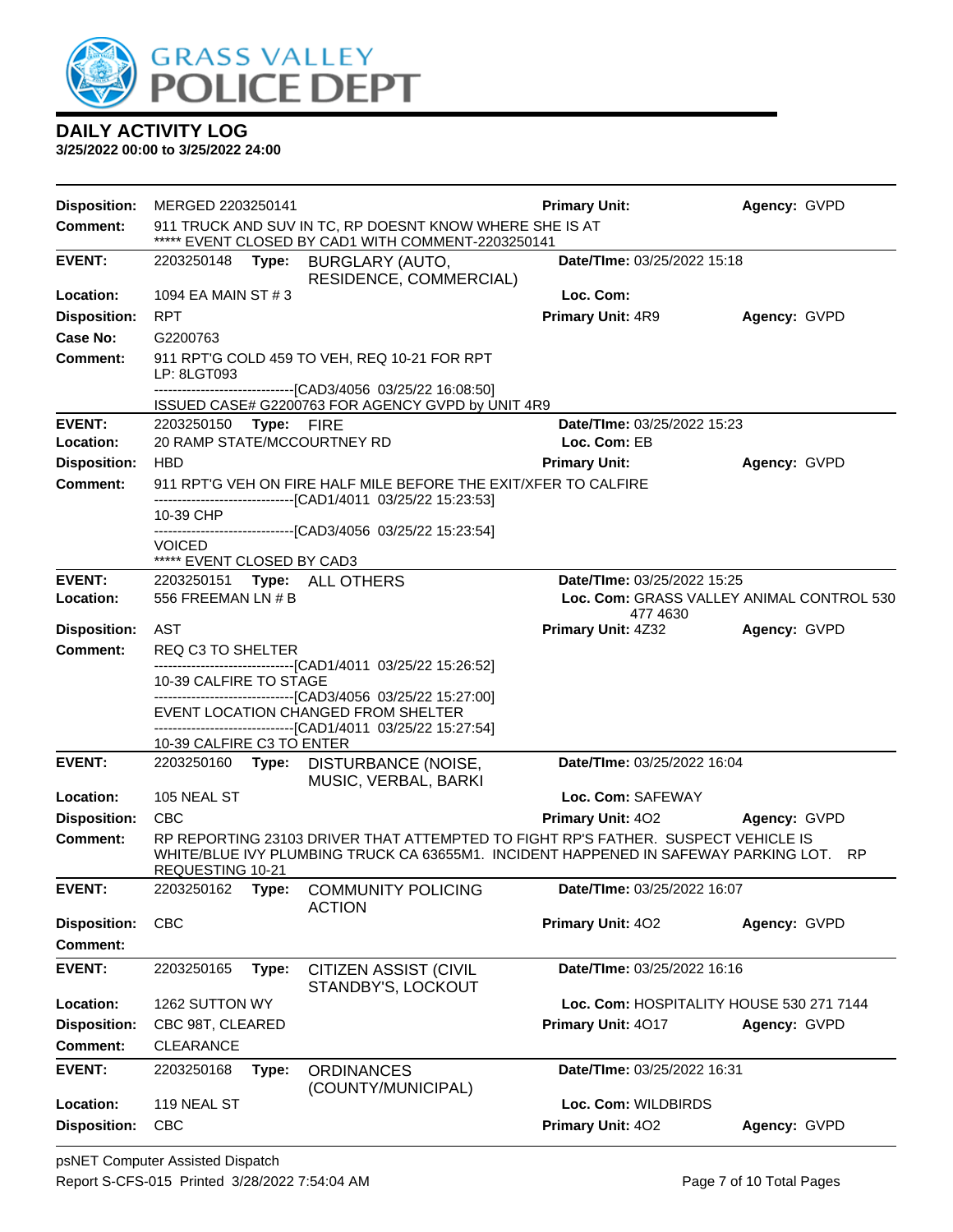

| <b>Comment:</b>     | RP RPTG JUVS SKATEBOARDING DOWN THE STAIRS AND SMOKING MJ                                  |       |                                                                                                                                      |                                                                                                                                                                                                                                                                              |              |  |
|---------------------|--------------------------------------------------------------------------------------------|-------|--------------------------------------------------------------------------------------------------------------------------------------|------------------------------------------------------------------------------------------------------------------------------------------------------------------------------------------------------------------------------------------------------------------------------|--------------|--|
| <b>EVENT:</b>       | 2203250174                                                                                 | Type: | DISTURBANCE (NOISE,<br>MUSIC, VERBAL, BARKI                                                                                          | Date/TIme: 03/25/2022 16:48                                                                                                                                                                                                                                                  |              |  |
| Location:           | 841 OLD TUNNEL RD # 24                                                                     |       |                                                                                                                                      | Loc. Com:                                                                                                                                                                                                                                                                    |              |  |
| <b>Disposition:</b> | <b>CBC</b>                                                                                 |       |                                                                                                                                      | <b>Primary Unit: 4K6</b>                                                                                                                                                                                                                                                     | Agency: GVPD |  |
| <b>Comment:</b>     | RES.                                                                                       |       |                                                                                                                                      | RP REQG 10-21. PROPERTY MANAGER REFUSING TO ALLOW RP TO GET HER ITEMS FROM HER PREVIOUS                                                                                                                                                                                      |              |  |
|                     | 21 MSG LEFT FOR RP                                                                         |       | -------------------------------[4K6/MDT 03/25/22 17:01]                                                                              |                                                                                                                                                                                                                                                                              |              |  |
| <b>EVENT:</b>       | <b>ORDINANCES</b><br>Date/TIme: 03/25/2022 17:03<br>2203250176 Type:<br>(COUNTY/MUNICIPAL) |       |                                                                                                                                      |                                                                                                                                                                                                                                                                              |              |  |
| Location:           | 161 MILL ST                                                                                |       |                                                                                                                                      | Loc. Com: ASHLEY FURNITURE                                                                                                                                                                                                                                                   |              |  |
| <b>Disposition:</b> | CBC 98T                                                                                    |       |                                                                                                                                      | <b>Primary Unit: 402</b>                                                                                                                                                                                                                                                     | Agency: GVPD |  |
| <b>Comment:</b>     |                                                                                            |       | THREE TRANSIENTS BEHIND STORE<br>------------------------[CAD1/4011 03/25/22 17:03:28]<br>EVENT LOCATION CHANGED FROM 161 MILL ST    |                                                                                                                                                                                                                                                                              |              |  |
| <b>EVENT:</b>       |                                                                                            |       | 2203250177    Type: ALL OTHERS                                                                                                       | Date/TIme: 03/25/2022 17:09                                                                                                                                                                                                                                                  |              |  |
| Location:           | 890 SUTTON WY                                                                              |       |                                                                                                                                      | Loc. Com: DMV 800 777 0133                                                                                                                                                                                                                                                   |              |  |
| <b>Disposition:</b> | <b>HBD</b>                                                                                 |       |                                                                                                                                      | <b>Primary Unit:</b>                                                                                                                                                                                                                                                         | Agency: GVPD |  |
| <b>Comment:</b>     |                                                                                            |       | 911 CANT GET OUT OF THE PARKING LOT, GATE IS LOCKED.                                                                                 |                                                                                                                                                                                                                                                                              |              |  |
|                     | THERES ALSO SOMEONE ELSE LOCKED IN TOO                                                     |       |                                                                                                                                      |                                                                                                                                                                                                                                                                              |              |  |
|                     | ***** EVENT CLOSED BY CAD1                                                                 |       | -------------------------------[CAD1/4011 03/25/22 17:13:37]<br>RP CALLED BACK ON 911, SOMEONE OPENED THE GATE. NO RESP NEEDED       |                                                                                                                                                                                                                                                                              |              |  |
| <b>EVENT:</b>       | Date/TIme: 03/25/2022 17:10<br>2203250178 Type: ALCOHOL RELATED<br>(EXCEPTION OF DUI)      |       |                                                                                                                                      |                                                                                                                                                                                                                                                                              |              |  |
| Location:           | 119 NEAL ST                                                                                |       |                                                                                                                                      | Loc. Com:                                                                                                                                                                                                                                                                    |              |  |
| <b>Disposition:</b> | CBC NEG ALCOHOL                                                                            |       |                                                                                                                                      | Primary Unit: 402                                                                                                                                                                                                                                                            | Agency: GVPD |  |
| Comment:            |                                                                                            |       | SEVERAL DRINKING BY DUMPSTER<br>-------------------------------[CAD3/4056 03/25/22 17:10:29]<br>EVENT LOCATION CHANGED FROM 119 NEAL |                                                                                                                                                                                                                                                                              |              |  |
| <b>EVENT:</b>       | 2203250180                                                                                 |       | Type: DISTURBANCE (NOISE,<br>MUSIC, VERBAL, BARKI                                                                                    | Date/TIme: 03/25/2022 17:23                                                                                                                                                                                                                                                  |              |  |
| Location:           | 1375 MULBERRY DR                                                                           |       |                                                                                                                                      | Loc. Com:                                                                                                                                                                                                                                                                    |              |  |
| <b>Disposition:</b> | <b>CBC</b>                                                                                 |       |                                                                                                                                      | Primary Unit: 4K6                                                                                                                                                                                                                                                            | Agency: GVPD |  |
| <b>Comment:</b>     | <b>CIRCULATION</b>                                                                         |       |                                                                                                                                      | 911 CHP TRF// STATING HES STUCK IN HIS ROOM. RP HAD SURGERY LATELY AND CANT MOVE. SON KEEPS<br>PILING TRASH ON RP AND CLOSING THE DOOR. RP STATING HE NEEDS THE DOOR OPEN FOR AIR                                                                                            |              |  |
|                     |                                                                                            |       | -------------------------------[4K6/MDT 03/25/22 17:42]<br>THE PROCESS OF MOVING OUT THIS WEEKEND.                                   | CTC MADE W/ ALL INV. RP"S CHILDREN ARE CLOSING THE DOOR BECAUSE RP IS SMOKING IN HIS<br>BEDROOM AND THEY DO NOT WANT THE GRANDCHILDREN EXPOSED. RP AND HIS DAUGHTER AGREED TO<br>KEEP DOOR OPEN WHEN HE IS NOT SMOKING. THE "TRASH" IS MOVING BOXES, AS RP"S CHILDREN ARE IN |              |  |
|                     | <b>CBC</b>                                                                                 |       |                                                                                                                                      |                                                                                                                                                                                                                                                                              |              |  |
| <b>EVENT:</b>       | 2203250187                                                                                 | Type: | 911 UNKNOWN<br>(HANGUPS, ABAN'S)                                                                                                     | Date/TIme: 03/25/2022 18:10                                                                                                                                                                                                                                                  |              |  |
| Location:           |                                                                                            |       | LAT: 39.21920100 LONG: -121.052352                                                                                                   | Loc. Com:                                                                                                                                                                                                                                                                    |              |  |
| <b>Disposition:</b> | <b>HBD</b>                                                                                 |       |                                                                                                                                      | <b>Primary Unit:</b>                                                                                                                                                                                                                                                         | Agency: GVPD |  |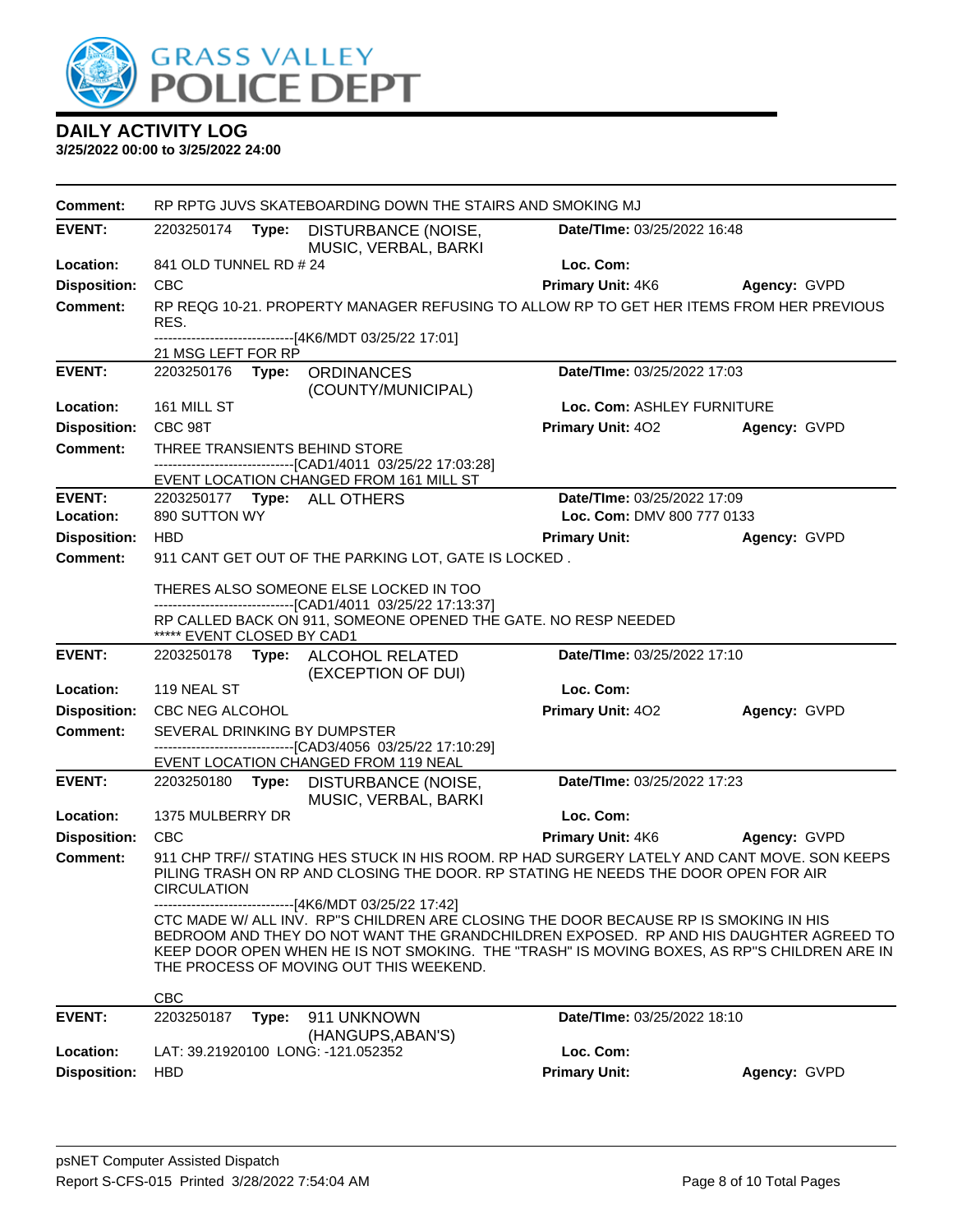

#### **3/25/2022 00:00 to 3/25/2022 24:00**

| Comment:            | 911 ABAN                                                |                                                                                                                                                                                            |                                          |              |
|---------------------|---------------------------------------------------------|--------------------------------------------------------------------------------------------------------------------------------------------------------------------------------------------|------------------------------------------|--------------|
|                     | OPEN LINE ON CALL BACK                                  | ---------------------------[CAD1/4011_03/25/22 18:11:40]                                                                                                                                   |                                          |              |
|                     |                                                         | -------------------------------[CAD1/4011 03/25/22 18:11:55]                                                                                                                               |                                          |              |
|                     | SAME ON ADDITIONAL CALL BACK                            | -------------------------------[CAD1/4085 03/25/22 18:30:14]                                                                                                                               |                                          |              |
|                     | NEG HIST W/ NUMBER<br>***** EVENT CLOSED BY CAD3        |                                                                                                                                                                                            |                                          |              |
| <b>EVENT:</b>       | 2203250192 Type: ALL OTHERS                             |                                                                                                                                                                                            | Date/TIme: 03/25/2022 18:45              |              |
| Location:           | 129 S AUBURN ST                                         |                                                                                                                                                                                            | Loc. Com: GRASS VALLEY POLICE DEPARTMENT |              |
| <b>Disposition:</b> |                                                         | CBC RETURNING TOMORROW TO TALK TO 4023                                                                                                                                                     | <b>Primary Unit: 4K6</b>                 | Agency: GVPD |
| <b>Comment:</b>     |                                                         | RP IFO THE PD WITH HER SON, WAS TOLD TO COME DOWN TO MAKE A STATEMENT                                                                                                                      |                                          |              |
| <b>EVENT:</b>       | 2203250193                                              | Type: 911 UNKNOWN<br>(HANGUPS, ABAN'S)                                                                                                                                                     | Date/TIme: 03/25/2022 18:55              |              |
| Location:           | 660 MINNIE ST                                           |                                                                                                                                                                                            | Loc. Com: CONDON PARK DISC GOLF          |              |
| <b>Disposition:</b> | <b>HBD</b>                                              |                                                                                                                                                                                            | <b>Primary Unit:</b>                     | Agency: GVPD |
| <b>Comment:</b>     | 911 ABAN                                                |                                                                                                                                                                                            |                                          |              |
|                     |                                                         | --------------------------------[CAD1/4085 03/25/22 18:56:42]<br>EVENT LOCATION CHANGED FROM LAT: 39.20058600 LONG: -121.056772 GRASS VALLEY                                               |                                          |              |
|                     |                                                         | -----------------------------------[CAD1/4085 03/25/22 18:56:59]<br>ON CALLBACK, CODE 4, ACCIDENTAL WHILE REBOOTING PHONE.<br>-------------------------------[CAD1/4085 03/25/22 18:57:04] |                                          |              |
|                     | <b>NEG HIST W/ NUMBER</b><br>***** EVENT CLOSED BY CAD1 |                                                                                                                                                                                            |                                          |              |
| <b>EVENT:</b>       | 2203250195 Type: THREATS                                |                                                                                                                                                                                            | Date/TIme: 03/25/2022 19:08              |              |
| Location:           | 404 MILL ST                                             |                                                                                                                                                                                            | Loc. Com:                                |              |
| <b>Disposition:</b> | CBC LOG PER 4011                                        |                                                                                                                                                                                            | <b>Primary Unit: 4011</b>                | Agency: GVPD |
| <b>Comment:</b>     | A WHI DODGE LIC SIMILAR TO: 6H50001                     | 911 REPORTING SHE PARKED IFO A SUBJ HOUSE AND HE THREATENED TO VANDALIZE RPS VEH. SUS IS IN                                                                                                |                                          |              |
|                     |                                                         | -------------------------------[CAD3/4106 03/25/22 19:09:40]                                                                                                                               |                                          |              |
|                     |                                                         | SUS IS A WMA BLK T SHIRT NEG WEAPONS SEEN. PER RP MALE IS STANDING NEXT TO HIS WHI PICKUP                                                                                                  |                                          |              |
|                     |                                                         | -------------------------------[CAD3/4106 03/25/22 19:09:59]<br>RP NOT REQ CTC AND DOESNT WANT TO BE INVOLVED. RP NOW DRIVING AWAY                                                         |                                          |              |
|                     |                                                         | --------------------------------[CAD1/4085 03/25/22 19:10:58]                                                                                                                              |                                          |              |
|                     | 4011 ADVISED                                            | -------------------------------[CAD1/4085 03/25/22 19:13:45]                                                                                                                               |                                          |              |
|                     |                                                         | RP CALLED BACK ON 911, CONFIRMING ADDRESS                                                                                                                                                  |                                          |              |
| <b>EVENT:</b>       |                                                         | 2203250197 Type: GV PUBLIC WORKS - WATER<br><b>ISSUE</b>                                                                                                                                   | Date/TIme: 03/25/2022 19:20              |              |
| <b>Location:</b>    | 342 PLEASANT ST                                         |                                                                                                                                                                                            | Loc. Com:                                |              |
| <b>Disposition:</b> | <b>HBD</b>                                              |                                                                                                                                                                                            | <b>Primary Unit:</b>                     | Agency: GVPD |
| <b>Comment:</b>     |                                                         | RP REPORTING WATER LEAK APPROX 3-4 GALLONS PER MINUTE. PER RP SEEMS TO BE COMING FROM<br>NEAR THE STREET. CONTAINED IN YARD                                                                |                                          |              |
|                     | VM LEFT FOR PW                                          | ---------------------------[CAD3/4106 03/25/22 19:21:30]                                                                                                                                   |                                          |              |
|                     | 10-39 GVPW<br>***** EVENT CLOSED BY CAD1                | -------------------------------[CAD1/4085 03/25/22 19:33:01]                                                                                                                               |                                          |              |
|                     |                                                         | --------------------------------[CAD3/4106 03/25/22 20:38:13]<br>PW CALLED BACK MULTIPLE HOUSES WILL NOT HAVE WATER FOR EMERGENCY REPAIR                                                   |                                          |              |
| <b>EVENT:</b>       | 2203250210                                              | Type: VEHICLE STOP                                                                                                                                                                         | Date/TIme: 03/25/2022 20:38              |              |
| Location:           | 804 SUTTON WY                                           |                                                                                                                                                                                            | Loc. Com: BANK OF AMERICA                |              |
| <b>Disposition:</b> | ARA CHRGS IN COMMENTS                                   |                                                                                                                                                                                            | Primary Unit: 4020                       | Agency: GVPD |

psNET Computer Assisted Dispatch Report S-CFS-015 Printed 3/28/2022 7:54:04 AM Page 9 of 10 Total Pages